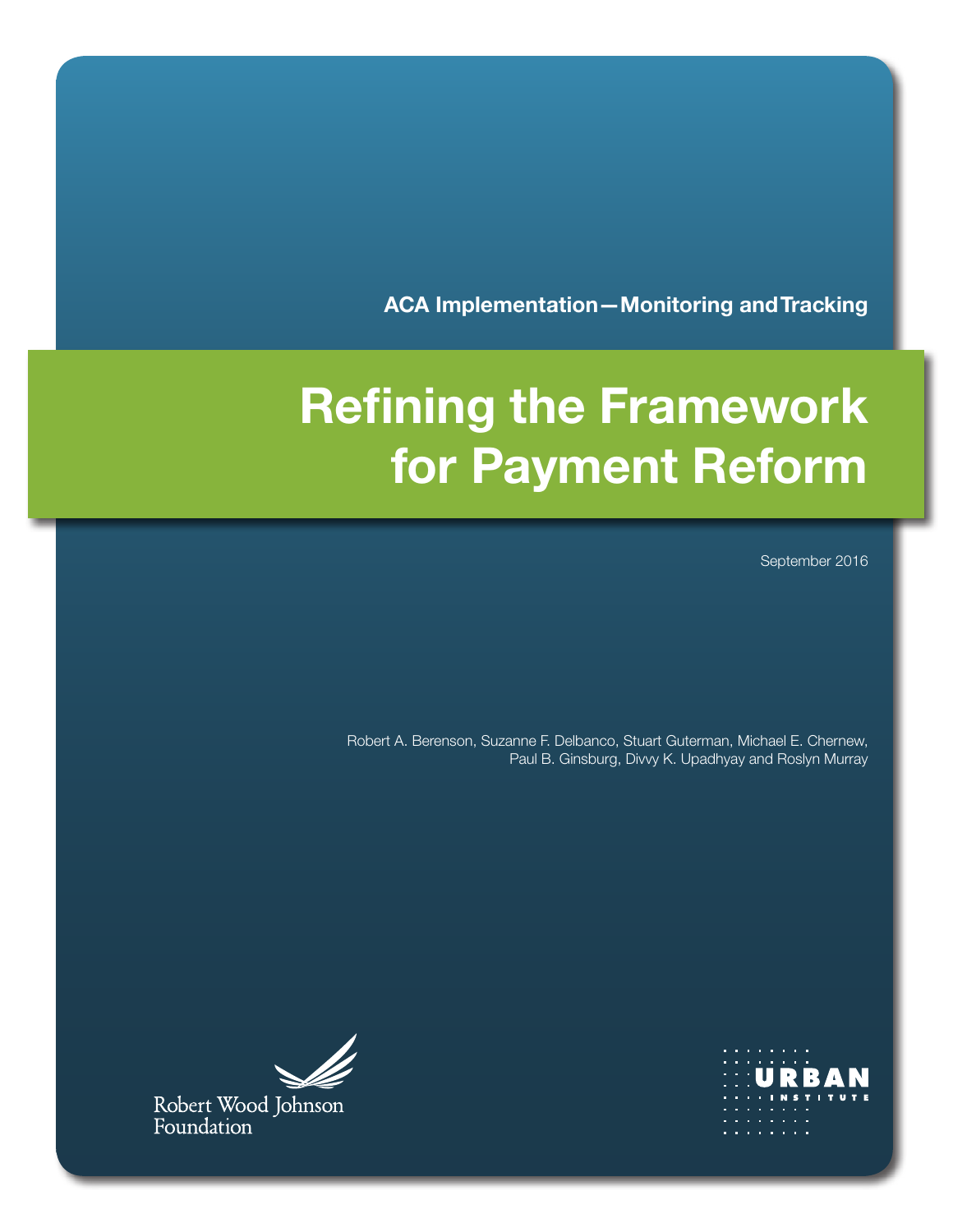With support from the Robert Wood Johnson Foundation (RWJF), the Urban Institute is undertaking a comprehensive monitoring and tracking project to examine the implementation and effects of the Patient Protection and Affordable Care Act of 2010 (ACA). The project began in May 2011 and will take place over several years. The Urban Institute will document changes to the implementation of national health reform to help states, researchers and policymakers learn from the process as it unfolds. Reports that have been prepared as part of this ongoing project can be found at **[www.rwjf.org](http://www.rwjf.org)** and **[www.healthpolicycenter.org](http://www.healthpolicycenter.org)**. The quantitative component of the project is producing analyses of the effects of the ACA on coverage, health expenditures, affordability, access and premiums in the states and nationally.

## **EXECUTIVE SUMMARY**

Broad consensus holds that to further the Triple Aim of improving the experience of care, improving the health of populations, and reducing per capita costs of health care, payment methods for physicians, other health professionals, and institutional providers must evolve from rewarding volume to promoting value.

In the past year, policy-makers have taken concrete steps to put flesh on the bones of value-based payment. Last February, the Secretary of the Department of Health and Human Services (HHS) began this process by announcing the intent to move Medicare along a continuum of payment methods: Category 1, fee-for-service with no link of payment to quality; Category 2, fee-for-service with a link of payment to quality; Category 3, alternative payment methods built on fee-for-service architecture; and Category 4, population-based payment.

Congress, in the Medicare Access and CHIP Reauthorization Act of 2015 (MACRA), ratified HHS's approach in Medicare by consolidating an array of pay-for-performance mechanisms into a single merit-based incentive payment system (MIPS; Category 2) and creating strong incentives for provider participation in alternative payment models (APMs) (Categories 3 and 4). To support its work in implementing MACRA, CMS has established the Health Care Payment Learning and Action Network (LAN), consisting of public and private sector stakeholders, to encourage the development of and accelerate the transition to APMs.

The LAN, in turn, convened the Alternative Payment Model Framework and Progress Tracking Work Group

to establish a consistent method for measuring progress in APM adoption across the health care system. In January, 2016, the work group produced an APM framework expanding on the HHS categorization, detailing 28 payment methods arrayed within HHS's four main categories. The LAN Framework provides a useful start for establishing a common language along with a helpful categorization to discuss payment reform. In this paper, we attempt to advance the discussion further by raising practical considerations, suggesting that added value for beneficiaries and the Medicare program does not necessarily follow a continuum as the framework's classification suggests.

### **Findings**

We agree that the two most important goals for payment reform are to incent provider organizations to provide high-quality care efficiently and to hold them accountable for the total cost and quality of care. Yet, not all health professionals and other providers can, or necessarily should, participate in organizations capable of assuming financial risk for total health care spending across the spectrum of services contemplated under what the framework labels "comprehensive, population-based payment" (Category 4). That is why we appreciate that the framework provides a range of payment methods, and that even Category 1 fee-for-service payment methods, deserve value-enhancing attention. Indeed, we believe that Category 1 payment done well—that is, much better than today—can produce as much or more value than Category 4 implemented poorly.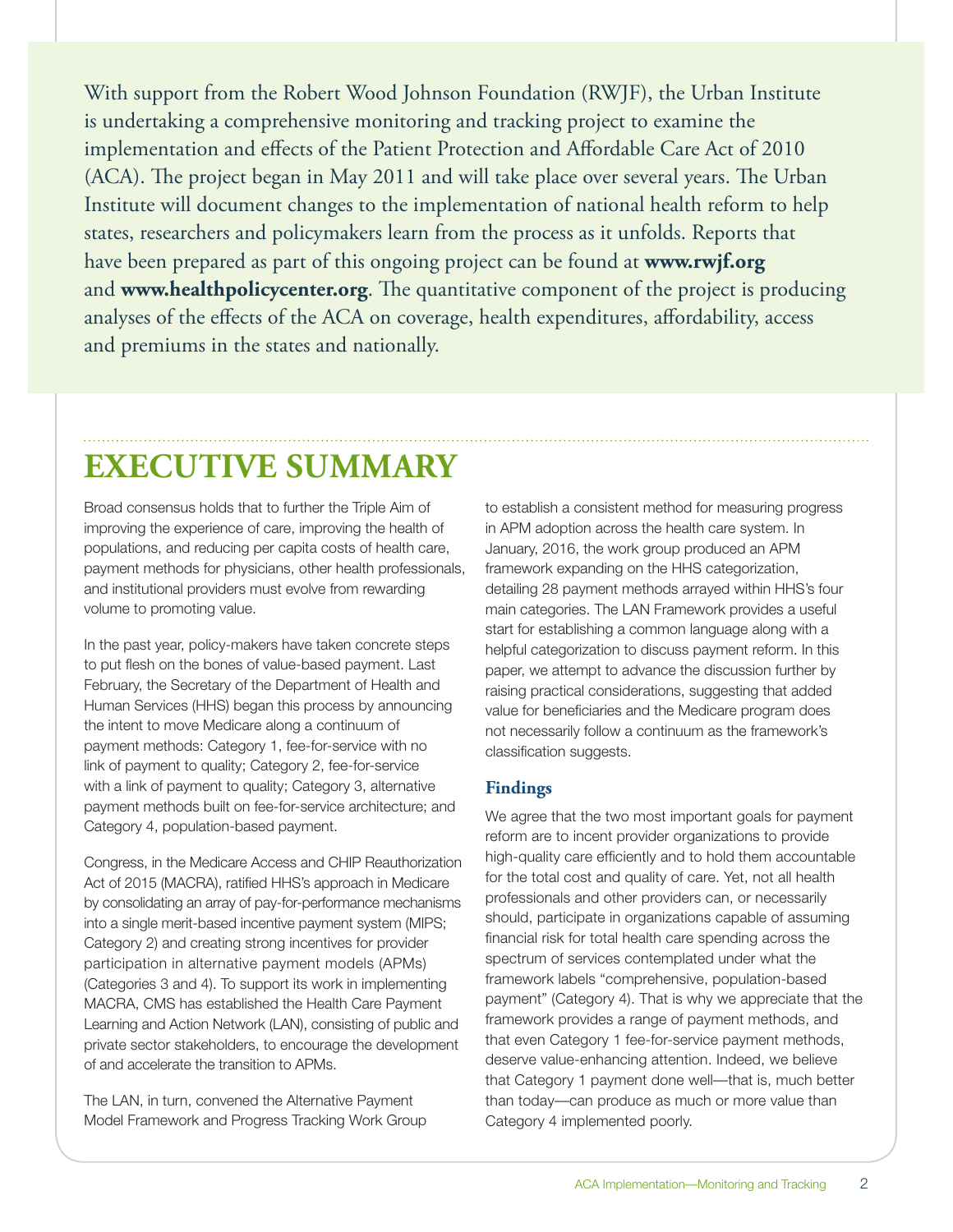We strongly endorse the framework's recognition of the need to align public and private payment methods. Without aligned payment methods, health professionals and hospitals will continue to face conflicting incentives, inconsistent reporting requirements, and disjointed administrative demands. We agree that incentives, financial or otherwise, significantly matter to both—those who deliver care, as well as the organizations involved in the delivery of care. The strength of the organization's management structure, its culture, and the effectiveness with which incentives are transmitted from the organization to the individual provider help determine the success or failure of any payment method.

#### **Additional Considerations**

The HHS categorization and the LAN framework correctly acknowledge that many—indeed most—commonly discussed potential APMs are meant to be layered on top of legacy payment methods, referred to as fee-for-service architecture. Yet, despite the central role of this longstanding architecture (and its criticisms), these approaches can be improved substantially to produce higher value. For example, in commenting on the flaws of fee-for-service, the framework paper correctly points out that certain services are "systematically undervalued" and "currently undervalued." But these services do not *have to be* undervalued. We should work to correct the flaws in legacy payment methods, both to improve those current payment methods as long as they remain in use and to ensure that the new APMs do not carry forward the same flaws when new methods are layered on top.

The framework paper accepts HHS's view that quality can only be improved by measuring and rewarding performance. This position is consistent with the MACRA approach. Among ourselves we have differing views on the potential of public reporting and pay-for-performance, such as MACRA's merit-based incentive payment system (MIPS), to improve quality and value; nevertheless, we all agree more attention should be paid to modifying Category 1 payment design to improve quality, often, but not necessarily, with complementary performance measurement.

For example, an alternative Category 1 payment approach, sometimes called a warranty, has been implemented in Germany and in the past in Maryland's all-payer hospital payment system. Under the German design, readmissions within a designated time period that vary with diagnosis would not be separately paid if the readmission were for the same condition or resulted from complications of the initial hospitalization. This approach increases incentives to improve discharge planning and transition care for all hospitals, not just below-average performers as under

the current Hospital Readmissions Reduction Program in Medicare, and mitigates some of the formidable measurement challenges. Of course, improvement of any Category 1 legacy payment method raises its own significant design challenges. Our point is not that fixing Category 1 payments is easy, but rather that improvements in Category 1 payment also can improve quality and value.

#### **The importance of APM design**

The effects of specific payment methods on provider and consumer behavior—and thus on quality and costs depends crucially on the specific design features payers adopt. Because of this reality, a fixed classification along a continuum can mislead policy-makers about strengths and weaknesses of proposed APMs. For example, the framework paper correctly observes that diagnosis related groups (DRGs) reward increased inpatient volume. Yet, the white paper does not mention that a potential Category 3 APM, "bundled episodes around a hospital procedure," similarly could produce an increase in the number of episodes. This possibility remains to be investigated empirically.

Conversely, in the heyday of managed care in the early 1990s, it was often argued that physicians were being put under excessive financial pressure that led to a tendency to stint on care, although that effect was not demonstrated. Indeed, an analysis of the relationship between the strength of payment incentives and the effects on physician behavior concluded that, in practice, the incentives provided by various payment methods vary in strength along at least seven dimensions, each with multiple components: (1) the type of service covered, (2) the practice setting, (3) the base payment method, (4) the relative generosity of the base payment, (5) the size of the incentive, (6) the incentive's immediacy, and (7) the presence of various counterbalancing monitoring mechanisms. Payment methods can be expected to elicit different results across the United States, depending on the configuration of health care providers, the population served, the culture of the particular delivery system, and other local market characteristics.

#### **Operational Challenges**

Not considered in the LAN framework's continuum are the operational challenges associated with implementing what might appear to be more potent incentives to improve quality and reduce costs. For example, condition-based payment as a form of population-based payment has strong appeal. Yet, even when one uses episode groupers, the vagaries of diagnosis coding, as evidenced by large regional variations, raise practical concerns about the reliability of diagnosis and the possibility of "gaming" to find or exaggerate conditions for payment purposes. Proponents of payment for conditions are aware of this and other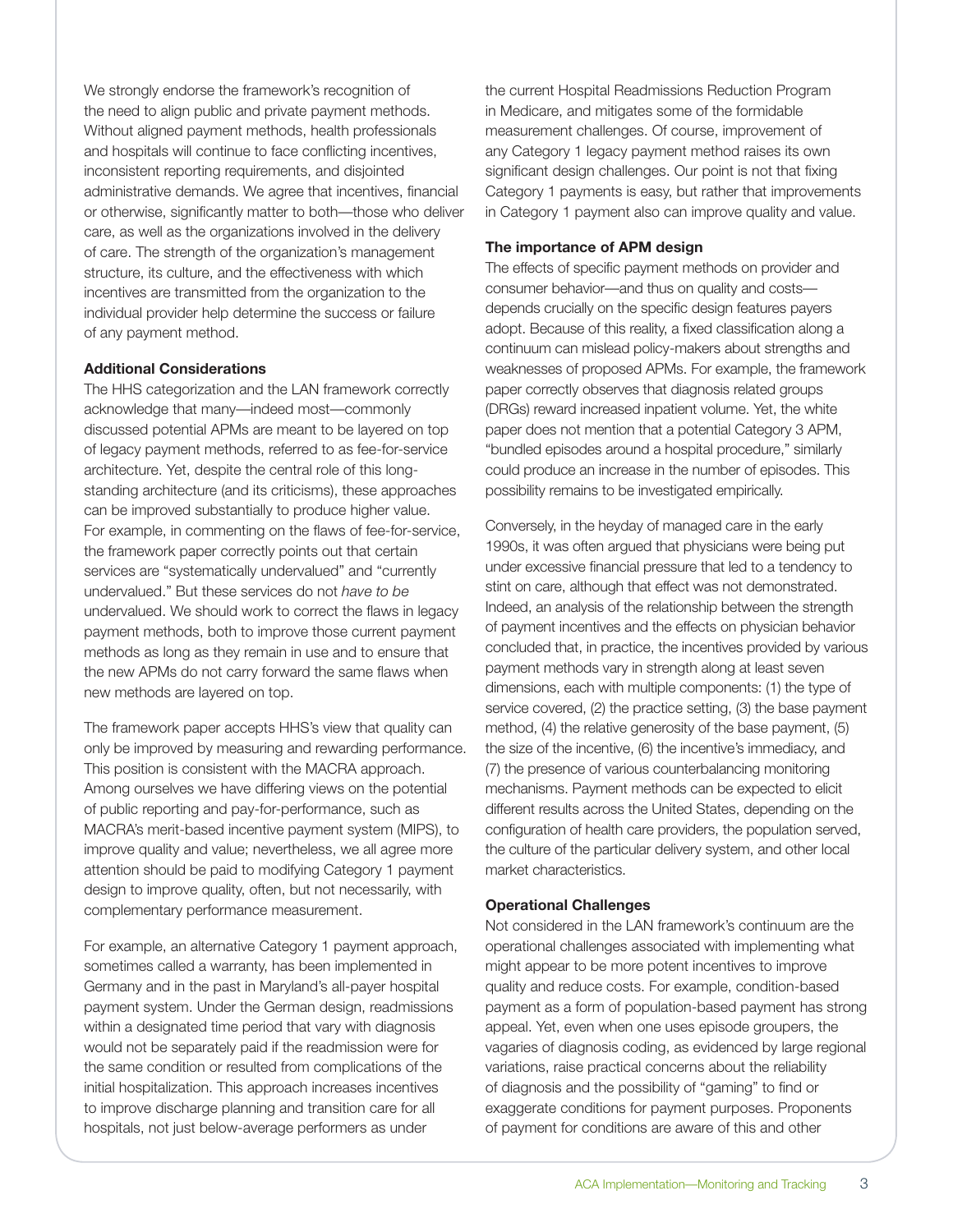operational challenges and are trying to address them in testing the approach. Our point is that the placement in the highest category of the LAN Framework may give the misleading impression that this approach has been proven effective. The elegance of incentives is not sufficient to justify placing them in a preferred category, given their major operational challenges. Only testing in a variety of settings, with design variations, can lead to the conclusions about which payment methods deserve broad adoption.

#### **Conclusion**

The LAN Framework paper's typology of payment methods represents a useful continuum for *describing* a range of payment models. However, this continuum works less well for actually *judging* which payment methods deserve priority emphasis for the following reasons:

- Because all payment models have strengths and weaknesses, the impact of any particular one depends crucially on the specific payment design adopted including not only the structure of the payment method but also the relative and absolute levels of payment provided.
- Operational issues related to coding accuracy, availability of reliable and relevant quality measures, and other practical requirements for proper payment need to be addressed.
- Broad-based testing will be needed in a variety of provider settings to assess the actual impact of new payment methods before they can be adopted nationally in the Medicare program.
- $\blacksquare$  The highest value might be delivered in hybrid payment models that combine the strengths of various payment methods while mitigating their weaknesses, rather than by relying on the pure payment methods that make up the LAN continuum.

# **INTRODUCTION**

Broad consensus holds that to further the Triple Aim of improving the experience of care, improving the health of populations, and reducing per capita costs of health care, payment methods for physicians, other health professionals, and institutional providers must evolve from rewarding *volume* to promoting *value*, defined as the efficient use of health care resources to produce better outcomes.

In the past year, policy-makers have taken concrete steps to put flesh on the bones of value-based payment. Last February, the Secretary of the Department of Health and Human Services (HHS) began this process by announcing the intent to move Medicare along a continuum of payment methods: Category 1, fee-for-service with no link of payment to quality; Category 2, fee-for-service with a link of payment to quality; Category 3, alternative payment methods built on fee-for-service architecture; and Category 4, population-based payment.<sup>1</sup>

In the Centers for Medicare & Medicaid Services's (CMS's) lexicon, *fee-for-service* refers to the variety of current Medicare payment methods. These might more accurately be labeled *volume-based payments*, because regardless of the payment unit used, recipients receive more revenues when they produce more units of service. In fact, few of traditional Medicare's payment methods are actually feefor-service in the sense that individual services are the unit

of payment. Indeed, payment by diagnosis related group for a hospital discharge specifically does not pay for each service a hospital provides but does pay for each additional discharge—so it is volume-based. Although technically any payment method that attaches payment to the provision of specific services (or bundles of services) could be called feefor-service, this broad usage may conceal the substantial progress Medicare has made in reforming payment in the past 35 years. Medicare has adopted a variety of payment approaches, including episode-based ones, but has also ignored opportunities to improve those legacy payment systems in ways that enhance the value of modified approaches that rely on their continued use.<sup>2</sup>

Over the past decade, Medicare has begun to move away from Category 1 toward Category 2 by adopting so-called value-based purchasing, under which providers are paid incrementally more or less based on their performance on a set of quality measures, along with publicly reporting that performance. Category 3 payment extends the use of quality metrics and introduces financial incentives, which can include limited downside financial risk, layered on top of payment that remains based on service volume. Populationbased payment—Category 4—features payment of a fixed amount based on the characteristics of the population cared for, with no additional payment based on service volume, and continues the requirement for quality metrics.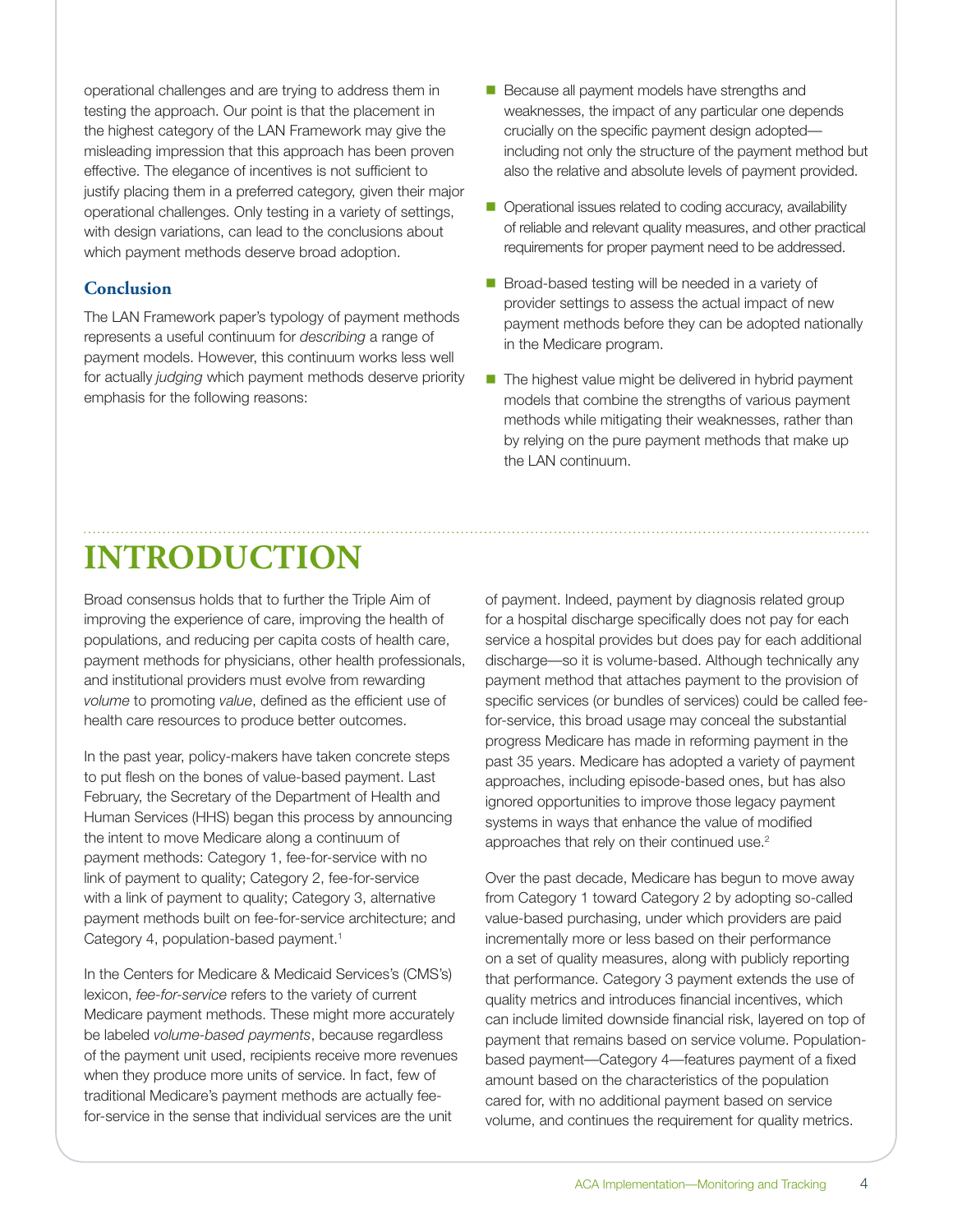### Figure 1. The Alternate Payment Model Framework for Medicare put forth by Centers for Medicare & Medicaid Services and modified by the Health Care Payment Learning and Action Network



Source: Alternative Payment Model Framework and Progress-Tracking Work Group. Alternative Payment Model (APM) Framework. Bedford, MA: Health Care Payment Learning and Action Network. [hcp-lan.org/workproducts/apm-whitepaper.pdf](http://hcp-lan.org/workproducts/apm-whitepaper.pdf) (accessed April 15, 2016).

*APM = alternative payment model*

Congress, in the Medicare Access and CHIP Reauthorization Act of 2015 (MACRA), ratified HHS's approach in Medicare by consolidating an array of pay-for-performance mechanisms into a single merit-based incentive payment system (MIPS; Category 2) and creating strong incentives for provider participation in alternative payment models (APMs) (Categories 3 and 4).

In implementing the MACRA requirements, CMS has established the Health Care Payment Learning and Action Network (LAN), consisting of public and private sector stakeholders, to encourage the development of and accelerate the transition to APMs. The LAN, in turn, convened the Alternative Payment Model Framework and Progress Tracking Work Group (the work group) to establish a consistent method for measuring progress in APM adoption across the health care system. In January, the work group, under expert leadership from the public and private sectors,<sup>3</sup> produced an APM framework expanding on the HHS categorization and representing a milestone in the effort to align payment incentives with goals for the U.S. health care system<sup>4</sup> (figure 1). CMS recently promulgated proposed MACRA regulations consistent with the LAN Framework approach.<sup>5</sup>

The framework accepts and elaborates HHS's payment categories by detailing 28 payment methods arrayed within HHS's four main categories. The methods range along a continuum from fee-for-service to shared risk and population-based payment, with categories 2–4 also including use of quality metrics. Moving from Category 1 to Category 4 thus involves two shifts: (1) increasing accountability for both quality and total cost of care, and (2) a greater focus on payment for population health management as opposed to specific services.

The LAN Framework provides a useful start for establishing a common language in which to discuss payment reform, as well as a useful categorization to discuss payment reform along a continuum in order to move away from fee-for-service. In this paper, we attempt to advance the discussion further by raising some practical considerations, suggesting that added value for beneficiaries and the Medicare program does not necessarily follow the same continuum as the framework's classification implies. We believe that Category 1 payment done well—that is, much better than today—can produce as much or more value than Category 4 implemented poorly.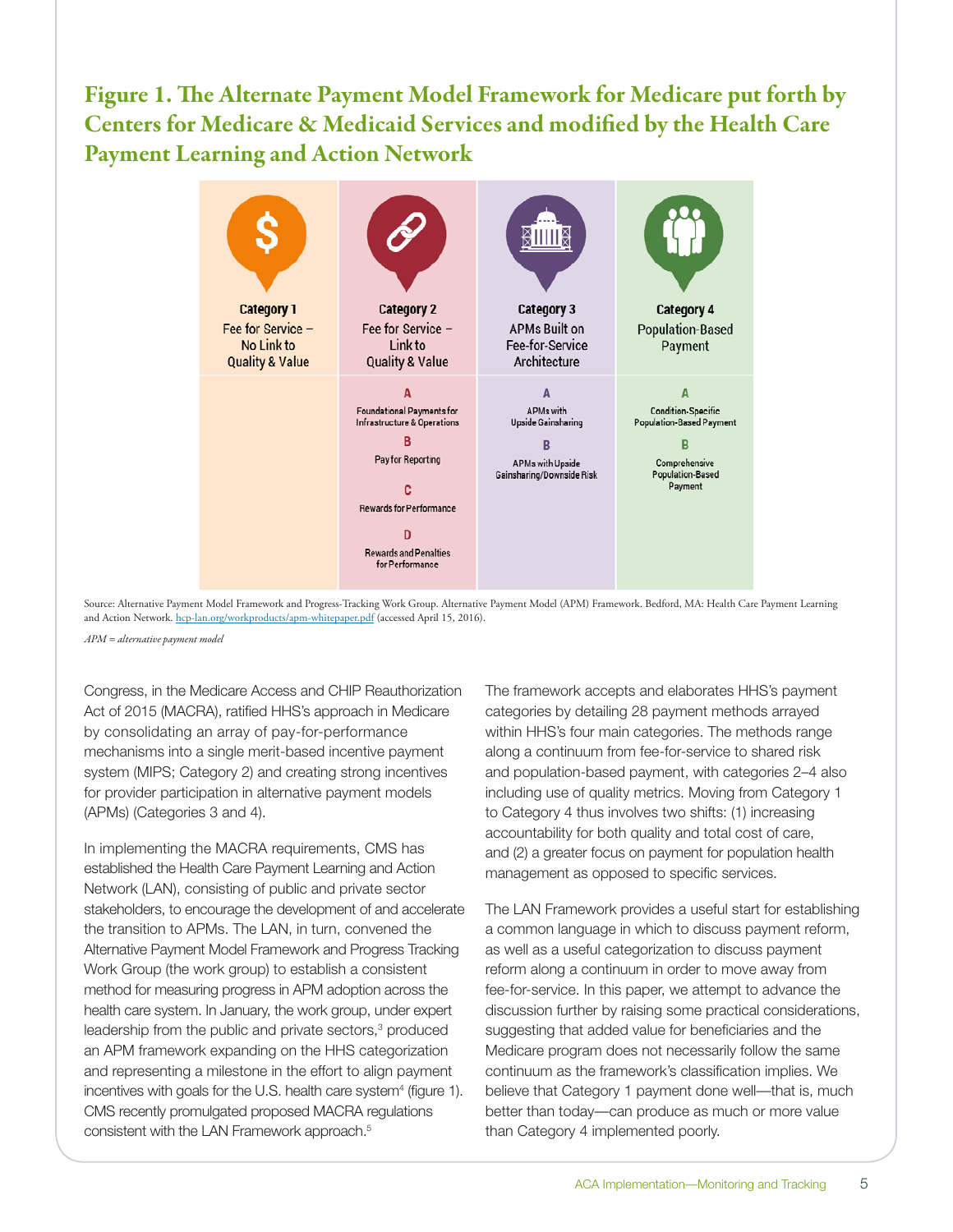Moreover, the framework does not address the complexity of payment methods. All payment methods have strengths and weaknesses, some related to practical, operational issues. Further, the various payment methods interact, sometimes in unanticipated ways. In fact, a single payment method rarely operates in isolation; hybrids of various

methods are the norm, in order to balance individual methods' strengths and weaknesses. In the end, the relative merits of different combinations of payment methods should be determined by extensive testing with a variety of delivery organizations and payers.

# **THE FRAMEWORK'S CONTRIBUTION**

The framework white paper proposes principles and insights to guide payment reform. Perhaps the two most important goals for payment reform, we agree, are to incent provider organizations to provide high-quality care efficiently and to hold them accountable for the total cost and quality of care. The payment methods in categories 3 and 4 perhaps pursue these goals most visibly. Yet, LAN Category 3A includes several upside-only gainsharing approaches that do not meet MACRA's requirement. In particular, for APMs to qualify for additional payment, providers have to bear more than "nominal" financial risk. Not all health professionals and other providers can, or necessarily should, participate in organizations capable of assuming financial risk across the spectrum of services contemplated under what the framework labels "comprehensive, population-based payment" (Category 4). That is why we appreciate that the framework provides a range of payment methods, and why even Category 1, fee-for-service payment methods, deserves value-enhancing attention, as we discuss below.

We strongly endorse the framework's recognition of the need to align public and private payment methods. Without aligned payment methods, health professionals and hospitals will continue to face conflicting incentives, inconsistent reporting requirements, and disjointed administrative demands.<sup>6</sup> Further, payment approaches that work well for a large public payer may have perverse effects on private payers if they do not (or are not able to) incorporate consistent incentives: accountable care organizations (ACOs), for example, might work well for Medicare, which sets payment rates, but ACOs may then be able to use the Medicare imprimatur as a consolidated provider system to gain market power and obtain high prices from private insurers without necessarily delivering higher-quality care.<sup>7</sup>

We agree that incentives, financial or otherwise, significantly matter to both—those who deliver care, as well as the organizations involved in the delivery of care. The strength of the organization's management structure and the effectiveness with which incentives are transmitted from the

organization to the individual provider help determine the success or failure of any payment method. For example, maintaining Category 1 fee schedules and diagnosis related groups for health professionals and hospitals, respectively, while providing their affiliated ACOs small shared savings incentives, may have limited potential to change front-line providers' behavior because the fee-for-service incentives may dominate those from shared savings. This may occur both because the sheer size of the base payments dwarfs the incremental incentives to reduce spending and because the organizational incentives are not effectively transmitted to the provider at the point of service. Conversely, for organizations in which clinicians practice, weak incremental incentives may exert more influence than direct fee-forservice incentives, if the clinicians are tightly connected to the organization and if the organization is well managed.

In fact, some Category 3 models that rely on fee-for-service but place providers at financial risk for excessive health care spending may be just as effective as Category 4 models if the organizations are strong enough to implement managerial and incentive programs to offset the underlying fee-for-service incentives; these Category 3 models may be much more practical, at least in the short term. Moreover, even in Category 4 models, providers may face incentives, with productivity bonuses, that mimic fee-for-service. As a result, in all cases, organizations' managerial structures and processes matter, as discussed further below.

We also concur with the framework white paper's observation that multiple innovative delivery models, including centers of excellence, patient-centered medical homes, and ACOs, are available to achieve system goals. The white paper suggests that a particular payment model may use several APMs concurrently, especially as the model is evolving. We agree but would observe that combinations of base payment methods could be desirable for the long term as well, to achieve higher value than any single payment method can produce by itself.

Finally, we strongly endorse the framework's call for clarity in the use of often-misunderstood terms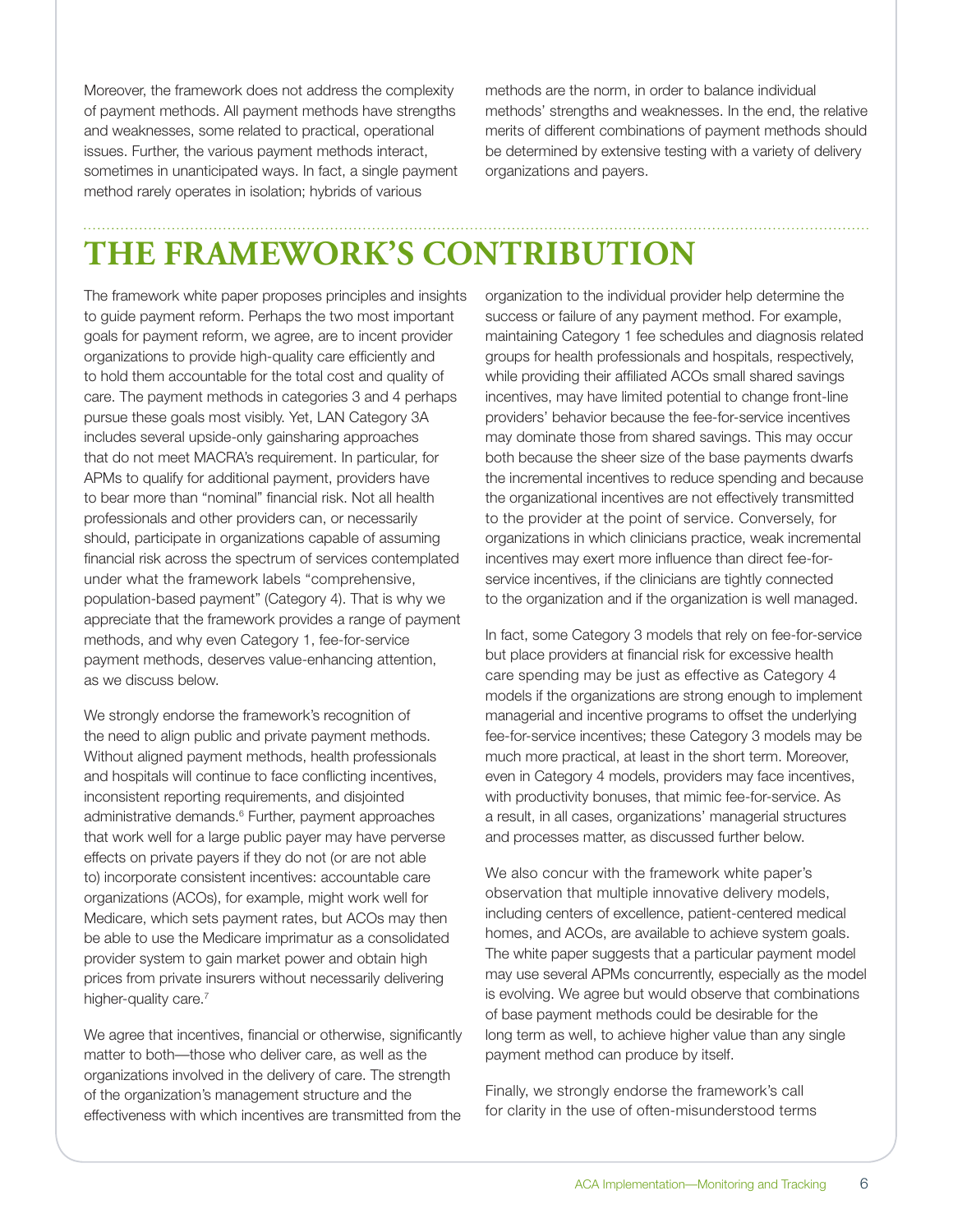as policy-makers, providers, insurers, and other stakeholders, acting as reformers, sort through and test various payment methods to achieve higher value for patients and consumers. In particular, we agree with the white paper's explanation that delivery-system

reforms such as patient-centered medical homes are delivery-system innovations and not payment methods—a range of payment methods can be used with this model of delivery—even if CMS rules and MACRA's statutory language sometimes conflate the two terms.

# **ADDITIONAL CONSIDERATIONS**

Although the LAN white paper presents a useful framework for categorizing payment methods as well as principles to guide testing various methods, other considerations not addressed by the LAN also will determine whether payment reform models will be successful.

### **Improvement of Legacy Payment Methods**

The HHS categorization and the LAN framework correctly acknowledge that many—indeed most—commonly discussed potential APMs are meant to be layered on top of legacy payment methods, referred to as fee-for-service architecture. Yet, despite the central role of this long-standing architecture (and its criticisms), its underlying payment approaches can be improved substantially to produce higher value. For example, in commenting on the flaws of fee-for-service, the framework paper correctly points out that certain services are "systematically undervalued" and "currently undervalued," but these services do not *have to be* undervalued. We should work to correct the flaws in current base-payment methods, both to improve those current payment methods as long as they remain in use and to ensure that the new APMs do not carry forward the same flaws when new methods are layered on top.

The clearest example is the Medicare Physician Fee Schedule (MPFS). By correcting the egregious misvaluations of fees in the MPFS, CMS could produce a different mix of services provided to beneficiaries. This would reduce often unneeded tests and procedures and increase the time physicians and other health professionals spend with patients, both during face-to-face visits and in other forms of communication, including phone, e-mail, and telehealth.<sup>8</sup> ACOs functioning under the incentives of shared savings and shared risk understand that misvaluations within the current MPFS interfere with ACOs' interest in improving care coordination and in other initiatives to generate cost savings.<sup>9</sup>

In short, upgrading fee-for-service payment architecture should be considered an integral part of the movement to value-based payment. To its credit, CMS has been attempting to improve legacy payment methods, but it faces determined opposition from negatively affected stakeholders that wish to preserve the status quo. Considering all four HHS payment categories as inherent parts of the movement

to APMs could change the political dynamics that produce the opposition to CMS's fee-schedule reform efforts.

Another major challenge in improving the current Medicare payment approach is that having different prices for the same service in different care settings is distorting provider incentives. Further, it may be causing divergence between payment incentives and patients' best interests.10 For example, hospital outpatient departments (HOPDs) receive almost twice as much on average for services than independent physicians' offices do, giving physicians an incentive to perform these procedures in HOPDs and, more recently, giving hospitals a business reason to acquire physician practices and start billing for these services as outpatient services. This is problematic in the context of Category 1 payment itself, but it also undermines the incentives in Category 3 and 4 payment methods for physicians and hospitals to collaborate to reduce total cost of care.

In the Bipartisan Budget Act of 2015, Congress moved to modify site-of-service differentials, but with significant differences from the recommendations of the Medicare Payment Advisory Commission (MedPAC).<sup>10</sup> On one hand, Congress equalized payments in all services commonly provided by HOPDs and physician offices rather than adopt MedPAC's distinctions among services, which recognize hospitals' unique characteristics. On the other hand, Congress grandfathered existing physician employment relationships, only applying the across-the-board reductions going forward, and also exempted on-campus HOPDs from the new payment policy. These presumably politically-driven provisions create new distortions in provider behavior that make it more difficult to succeed with APMs. As part of APM review and development, we suggest revisiting these site-of-service provisions in closer accord with MedPAC's recommendations.

### **The Interaction of Payment and Quality Measurement**

The framework white paper accepts HHS's view that quality can only be improved by measuring and rewarding performance. It indicates that payment models that do not take measured quality into account cannot be considered value based or eligible to be designated as an APM; this position is consistent with the MACRA approach. Among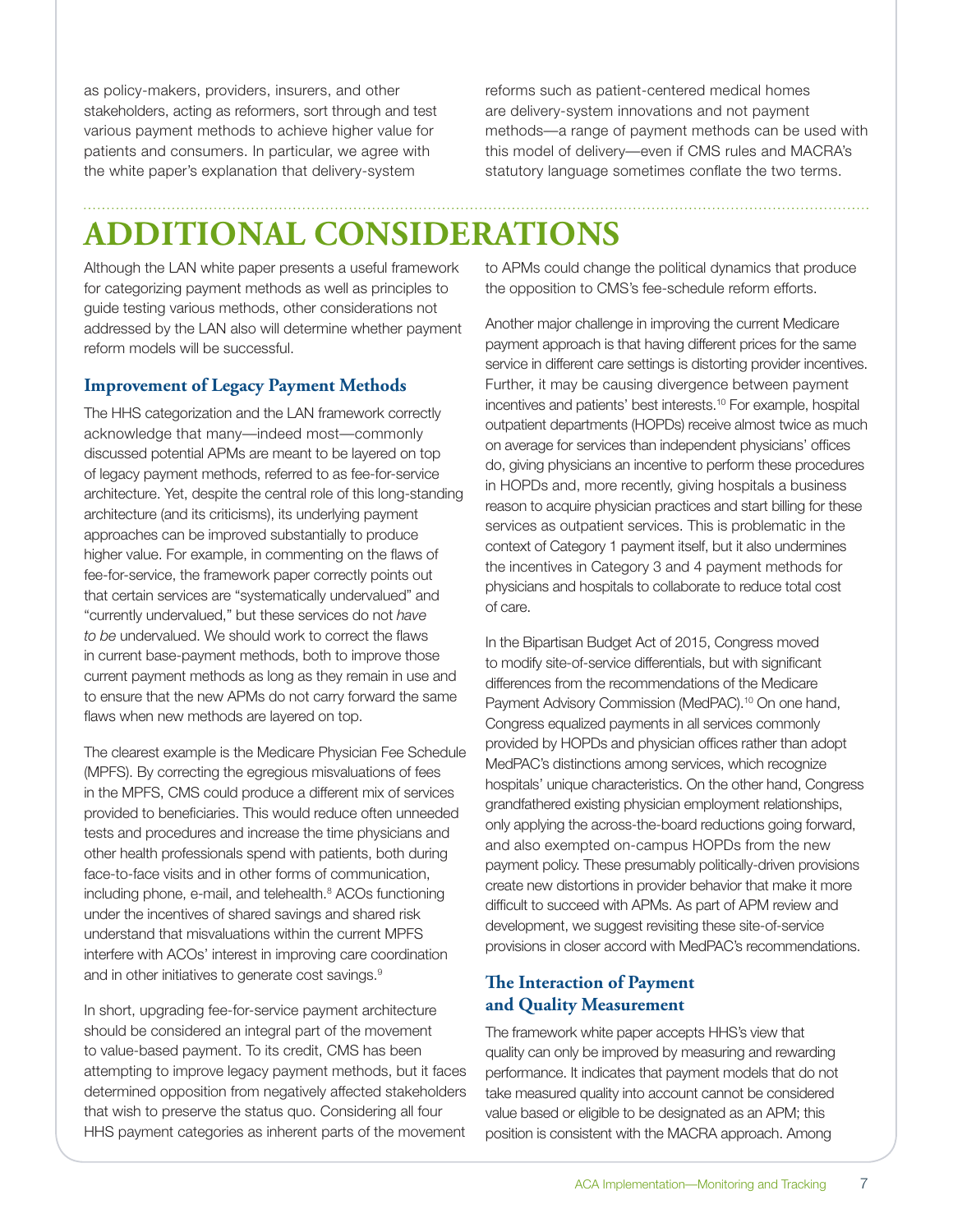ourselves we have differing views on the potential of public reporting and pay-for-performance, such as the merit-based incentive payment system (MIPS), to improve quality and value; nevertheless, we all agree more attention should be paid to modifying Category 1 payment design to improve quality, often with complementary performance measurement.

Consider, for example, policy approaches to alleviate preventable hospital readmissions, a problem that affects both cost and quality. The issue has received priority attention in the Affordable Care Act, leading to Medicare's Hospital Readmissions Reduction Program, which measures every hospital's readmission rate for specified conditions and then penalizes hospitals that have aboveaverage rates. Although the program appears to have contributed to a reduction in readmission rates,<sup>11</sup> the Category 2 approach of measuring readmission rates and penalizing hospitals with a higher rate than average has generated significant controversy. Concern has been raised about the appropriateness of the readmission rate measure itself (since a hospital that successfully reduces both readmissions and initial admissions may still be penalized because the calculated readmission rate does not reflect its success<sup>12</sup>), as well as the vexing problem that hospitals in disadvantaged communities tend to have higher-thanaverage readmission rates because of patient and community factors outside their control.<sup>13</sup>

An alternative Category 1 approach, sometimes called a warranty, has been implemented in Germany. Before the current demonstration of global budgets for hospitals, a warranty was featured in Maryland's all-payer rate-setting program as well. Under the German design, readmissions within a designated time period that varies with diagnosis would not be separately paid if the readmission were for the same condition or resulted from complications of the initial hospitalization.<sup>14</sup> This approach increases incentives to improve discharge planning and transition care for all hospitals, not just below-average performers as under the Hospital Readmissions Reduction Program, and mitigates some measurement challenges.<sup>15</sup> Public reporting of hospital readmission rates—with the challenges described above—can be carried out but is not essential in this payment design approach.

Of course, improvement of any Category 1 legacy payment method raises its own significant design challenges. Some would argue that nonpayment for a readmission would be too strong an incentive and possibly lead to inappropriate denial of hospitalization. In the past, Maryland hospitals were paid a reduced amount (but still more than the hospital's variable cost) when admission volume increased above a baseline level.16 Our point is not that fixing Category 1 payments is

easy, but rather that improvements in Category 1 payment also can improve quality and value. In addition, Category 1 improvements are often necessary to facilitate the development and application of Category 2–4 methods.

### **The Importance of APM Design**

The effects of specific payment methods on provider and consumer behavior—and thus on quality and costs—depends crucially on the specific design features payers adopt. Because of this reality, a fixed classification along a continuum can mislead policy-makers about strengths and weaknesses of proposed APMs. For example, the framework white paper correctly criticizes diagnosis related groups because the approach provides a reward for increased inpatient volume. Yet, the white paper does not mention that a potential Category 3 APM, "bundled episodes around a hospital procedure," similarly rewards an increase in the number of episodes. Indeed, putting physicians and hospitals, in effect, into a "joint venture" to receive bundled-episode payments could actually increase inappropriate procedures, whether or not they are produced more efficiently. This possibility remains to be investigated empirically.

As discussed earlier, even a prototypical fee-for-service payment method—the MPFS—which has inherent incentives to increase volume of services, can be modified in numerous ways to mitigate those incentives. Examples include adoption of care management and telehealth codes and correction of misvalued fees, which can serve as a part of—or at least a platform for—improved APMs.

Another example of the influence of design features on behavior can be found in primary care capitation. This payment approach was used widely in association with "gatekeeper" physicians in health maintenance organizations (HMOs) in the 1980s and 1990s and is now being reconsidered as a payment reform option.17 Yet, some primary care capitation designs might encourage physicians to refer patients to other clinicians paid outside of the primary care capitation arrangement. Unnecessary referrals, in addition to increasing overall costs, could lead to fragmented, impersonal care—the consequence capitation is supposed to reduce.

A strategy that was often adopted to counter this perverse result established what, in essence, were early forms of shared-risk payments, with physicians receiving lower payment if they exceeded their "risk pool" spending (a total cost of care allotment for their assigned patients).<sup>18</sup> This design approach counteracts the incentive for unnecessary referrals.19 In short, different designs can produce very different effects on physician behavior from ostensibly the same payment model.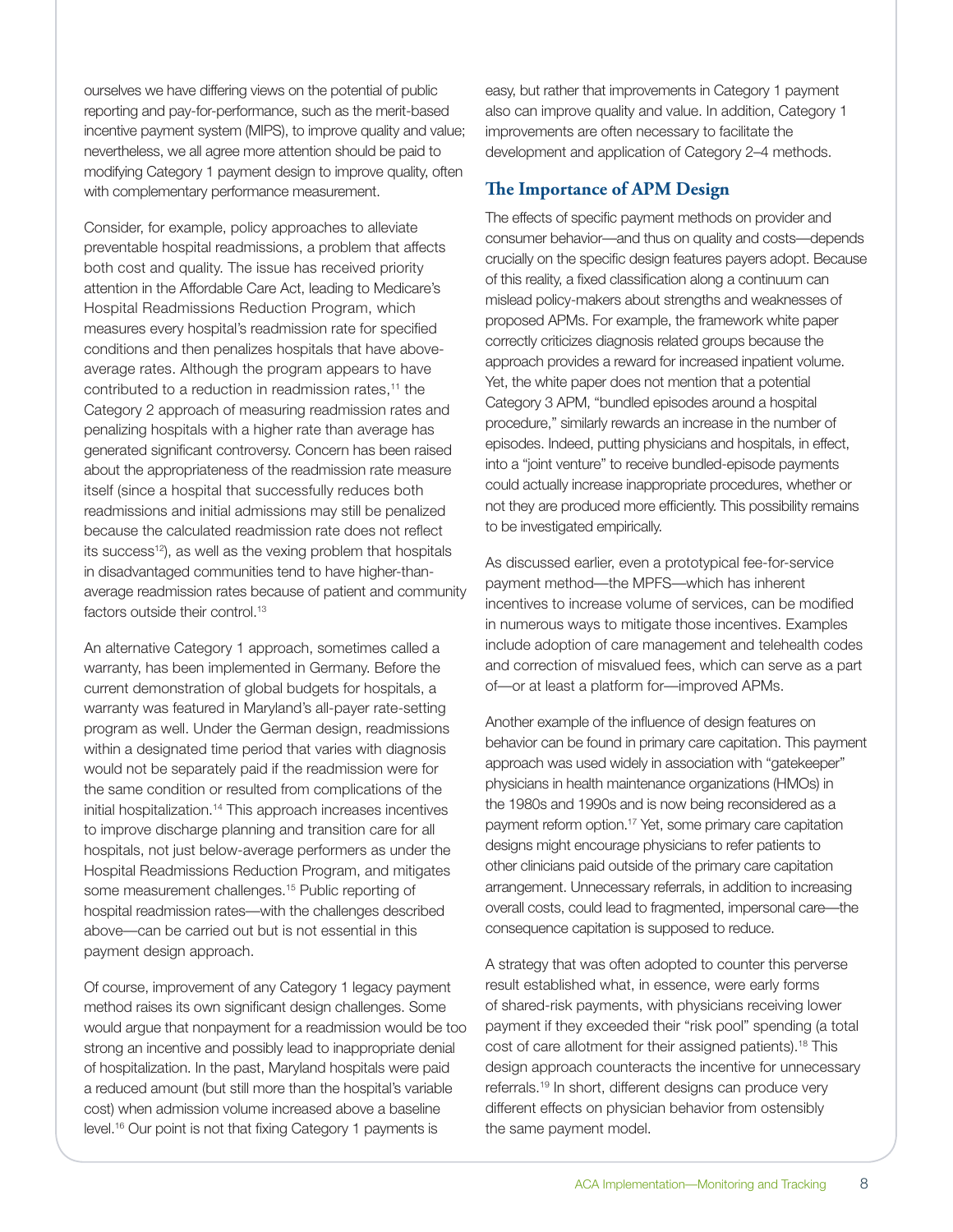In the heyday of managed care in the early 1990s, it was often argued that physicians were being put under excessive financial pressure that led to a tendency to stint on care, although that effect has not been demonstrated. An analysis of the relationship between the strength of payment incentives and the effects on physician behavior concluded that, in practice, the incentives provided by various payment methods vary in strength along at least seven dimensions, each with multiple components: (1) the type of service covered, (2) the practice setting, (3) the base payment method, (4) the relative generosity of the base payment, (5) the size of the incentive, (6) the incentive's immediacy, and (7) the presence of various counterbalancing monitoring mechanisms.20

Some believe, for example, that generous primary care capitation payments might reduce the incentive to refer patients unnecessarily and encourage care continuity. In short, without taking into account the proposed APMs' specific design features (including payment generosity), it would be challenging to predict their impact. Empirical testing using design variations will be necessary to assess the impact of the full array of APMs.

### **The Context for Adoption**

Different payment methods can be expected to elicit different results across the United States, depending on the configuration of health care providers, the population served, and other local market characteristics. The culture of the individual delivery system matters crucially as well. Salary as a method for compensating health professionals has been adopted successfully by some multispecialty group practices as a way to neutralize financial incentives that produce too much or too little care and to support a collaborative group-practice culture. Yet, in the 1990s, many hospitals employed previously independent physicians and found that when the newly employed physicians were compensated by a fixed salary based on work hours, their work effort flagged.<sup>21</sup> As a result, in the most recent move toward hospital employment of physicians, hospitals, rather than relying on salary, compensate their newly employed physicians based on fee-schedule-based productivity typically, the relative value units physicians have generated in their delivery of care.<sup>22</sup>

Similarly, differences in organizational culture might produce higher-quality and more efficiently produced bundled episodes in places that emphasize a certain procedure; in other places, the focus might be more on branding and marketing a lucrative new service line. The result would be a concomitant increase in the volume of services provided, albeit at a lower cost per episode. In short, both design features and delivery-system culture play roles in

determining how payment methods influence behavior, and, ultimately, value.

### **Operational Challenges**

As noted earlier, the LAN Framework presents a continuum of payment methods that relies first on adoption of providerspecific quality measures and second on assumption of financial risk, ultimately for the care of populations. Not considered in the continuum are the operational challenges associated with implementing what might appear to be more potent incentives to improve quality and reduce costs. Certainly, concerns about operational feasibility animate skeptics of the broad use of performance measurement and pay-for-performance adopted in MACRA as the MIPS. The ability to measure quality reliably at the individual-physician level is currently limited by concerns about gaps in what aspects of care are amenable to accurate measurement and the statistical validity of measurement with small numbers.23 Many of these problems do not have easy fixes, so a completely satisfactory solution is likely years off.

Another example in which operational concerns are relevant is the placement of "episode-based payments for procedures" in Category 3B and "episode-based payment for clinical conditions" in Category 4A. Condition-based payment as a form of population-based payment has strong appeal. This approach addresses the concern that procedure-based episodes can generate inappropriate episodes involving unneeded, risky procedural interventions. Yet, a major concern about this payment method also relates to its operational feasibility—in addition to the concern that paying for condition-based episodes is a nonholistic approach, especially for Medicare patients who often have multiple chronic conditions that would then have to be paid for separately. Even when one uses state-ofthe-art episode groupers, the vagaries of diagnosis coding, as evidenced by large regional variations, raise practical concerns about the reliability of condition identification and the possibility of "gaming" to find or exaggerate spurious conditions for payment purposes.<sup>24</sup> A recent draft proposal from the LAN Clinical Episode Work Group for a coronary artery disease episode payment acknowledges the challenge of requiring accurate and consistent diagnoses to trigger payment, but does not provide a ready solution.<sup>25</sup>

Proponents of payment for episode-based conditions are quite aware of these and other operational challenges and are trying to address them in testing the approach. Our point is that the placement in the highest category of the LAN Framework may give the misleading impression that this approach has been proven effective. The elegance of incentives is not sufficient to justify prioritizing them, given their major operational challenges. In fact, APMs specified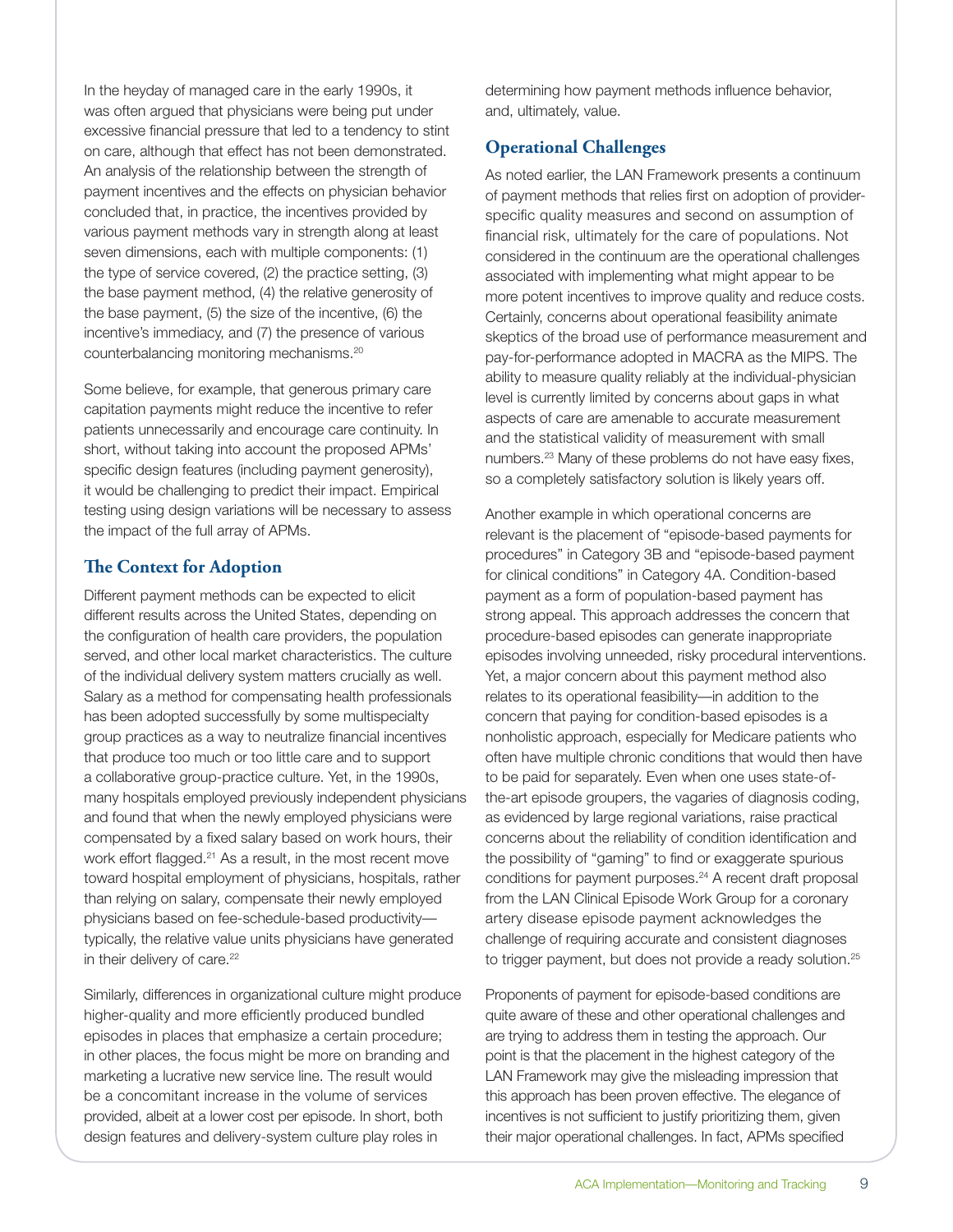in MACRA that both qualify participating health professionals for the 5 percent APM bonus and exempt them from MIPS penalties and bonuses are mostly being conducted under Section 1115A demonstration authority. This means that even the few designated advanced APMs will not be broadly available to any provider who wishes to participate but only to those selected to participate in a particular APM-qualifying demonstration. Because of the various considerations discussed above—payment design, organizational culture, and operational challenges—empirical testing in a variety of settings is needed to determine whether an appealing payment method can pass the Affordable Care Act tests for broad national implementation.

# **DISCUSSION**

All payment methods, not only those that HHS and the LAN label fee-for-service, have strengths and weaknesses. Their impacts on provider behavior—and the resulting costs and quality—depend crucially on the specific designs that are adopted and the context in which each method is applied. Although the LAN Framework is quite useful as a starting point, the continuum from "fee-for-service" to "population-based" may not reflect the effectiveness of different payment methods in practice or their operational feasibility in Medicare—or, in fact, the evolutionary path that necessarily will, or ultimately should, be taken.

Only testing in a variety of settings, with design variations, can lead to the successful adoption of higher-value payment methods. The operational limitations of some models may unfortunately restrict their application, even if they are conceptually appealing, producing results that differ from their intended effects.

Similarly, we think the framework white paper's recommendation for "progress tracking" based on rates of adoption of different payment methods is useful. But without measuring the specific methods' effect on cost and quality outcomes, progress tracking could produce misleading claims of success and divert attention from adequate impact assessment.

Practically, as the framework implicitly acknowledges, most of the likely best APMs are actually hybrid payment models, layering on top of standard legacy payment methods often modest financial incentives for improving on specific quality measures and spending more prudently. LAN Framework 1.0 presents 28 payment options as separate choices, when in reality they will be combined in various configurations as mixed payment models. LAN Framework 2.0 might present payment reform as packages of complementary methods, perhaps also with benefit designs best able to support the payment-package objectives.<sup>26</sup>

# **CONCLUSION**

The LAN Framework white paper's typology of payment methods represents a useful continuum for *describing* a range of payment models. However, this continuum works less well for actually *judging which* payment methods deserve to be tested for broad adoption, for the following reasons:

- Because all payment models have strengths and weaknesses, the impact of any particular one depends crucially on the specific payment design adopted—including not only the structure of the payment method but also both the relative and absolute levels of payment provided.
- Operational issues related to coding accuracy, availability of reliable and relevant quality measures, and other practical requirements for proper payment must be addressed and solved.
- Broad-based testing will be needed in a variety of provider settings to assess the actual impact of new payment methods before they can be adopted nationally in the Medicare program.
- $\blacksquare$  The highest value might be delivered in hybrid payment models that combine the strengths of various payment methods while mitigating their weaknesses, rather than by relying on the pure payment methods that make up the LAN continuum.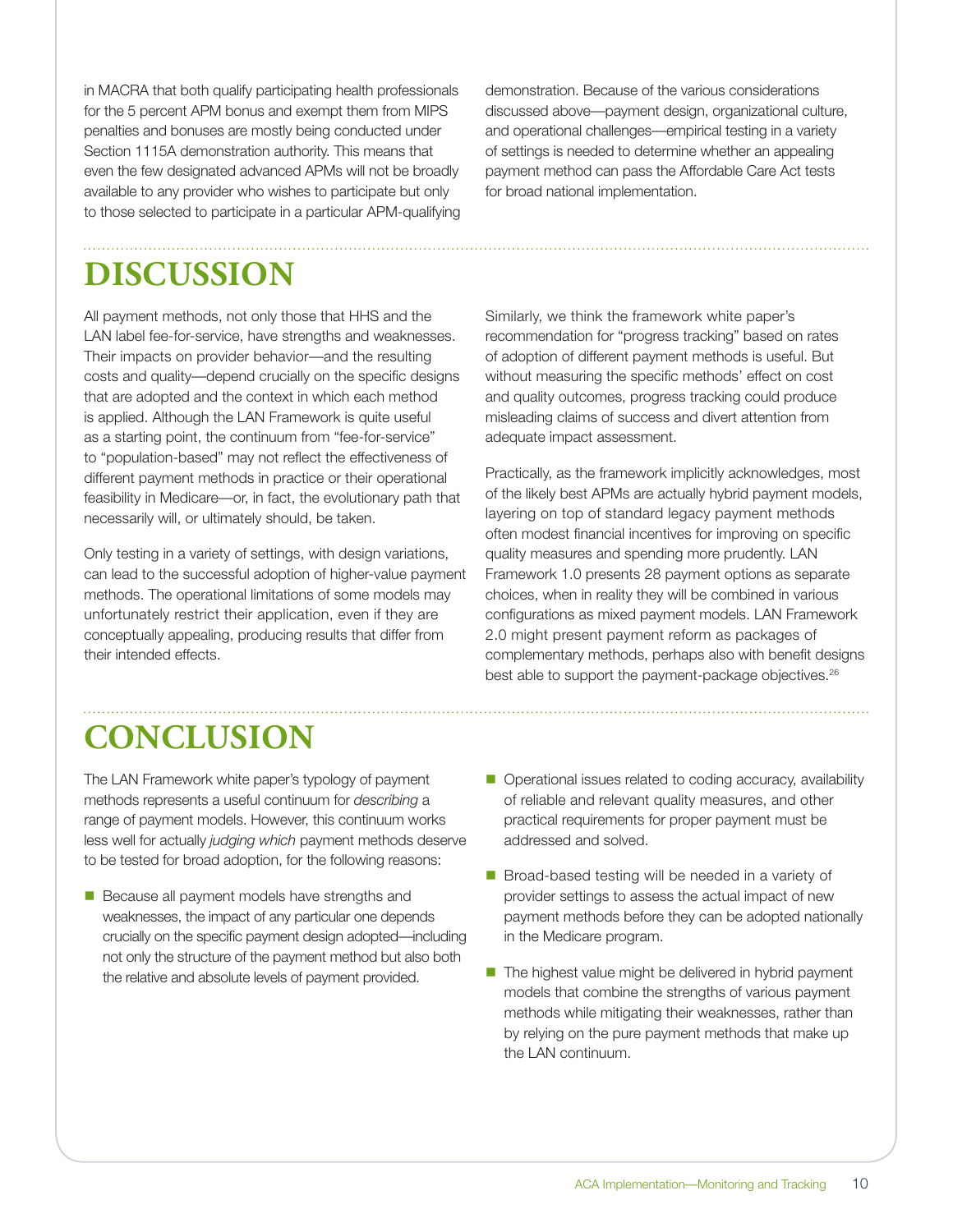# **ENDNOTES**

1. Centers for Medicare & Medicaid Services, "Better Care. Smarter Spending. Healthier People: Paying Providers for Value, Not Volume," press release, January 26, 2015, [www.cms.gov/Newsroom/MediaReleaseDatabase/Fact-sheets/2015-Fact-sheets](https://www.cms.gov/Newsroom/MediaReleaseDatabase/Fact-sheets/2015-Fact-sheets-items/2015-01-26-3.html)[items/2015-01-26-3.html](https://www.cms.gov/Newsroom/MediaReleaseDatabase/Fact-sheets/2015-Fact-sheets-items/2015-01-26-3.html) (accessed April 15, 2016).

2. Before 1983, Medicare paid hospitals for their reasonable costs; moving hospitals to prospective payment per stay represented a major departure from the previous payment approach. Medicare payment for services provided by home health agencies, rehabilitation hospitals, and skilled nursing facilities similarly departs significantly from the original fee-for-service framework (Blumenthal D, Davis K and Guterman S. "Medicare at 50—Origins and Evolution." *New England Journal of Medicine*, 372(5): 479–486, January 29, 2015). Payment for services provided by physicians and other health professionals has largely remained classic fee-for-service, using a fee schedule for individual items and services, even though the method of calculating the fees has changed. Although we do not think fee-for-service is the best term to describe these volume-based payment methods, because HHS and the LAN Framework have adopted its use, we use it in the rest of the document.

3. The Alternative Payment Model Framework and Progress Tracking Work Group, which represents a range of experts and stakeholders, is chaired by Samuel Nussbaum, M.D., former chief medical officer of Anthem Inc. The framework white paper was endorsed by Patrick Conway, M.D., CMS deputy administrator for innovation & quality and chief medical officer, and LAN co-chairs Mark McClellan, M.D., director of the Robert J. Margolis Center for Health Policy at Duke University and former CMS administrator, and Mark Smith, M.D., visiting professor, University of California at Berkeley; clinical professor of medicine, University of California at San Francisco; and former president of the California Healthcare Foundation.

4. Alternative Payment Model Framework and Progress-Tracking Work Group. *Alternative Payment Model (APM) Framework*. Bedford, MA: Health Care Payment Learning and Action Network. [hcp-lan.org/workproducts/apm-whitepaper.pdf](https://hcp-lan.org/workproducts/apm-whitepaper.pdf) (accessed April 15, 2016).

5. "Merit-Based Incentive Payment System (MIPS) and Alternative Payment Model (APM) Incentive Under the Physician Fee Schedule, and Criteria for Physician-Focused Payment Models: A Proposed Rule by the Centers for Medicare & Medicaid Services." *Federal Register*, 81(89): 28161–28586, May 9, 2016.

6. Lee PV, Berenson RA and Tooker J. "Payment Reform: The Need to Harmonize Approaches in Medicare and the Private Sector." *New England Journal of Medicine*, 362: 3–5, 2010.

7. Berenson RA, Ginsburg PB and Kemper N. "Unchecked Provider Clout in California Foreshadows Challenges to Health Reform." *Health Affairs*, 29(4): 699–705, April 2010; Neprash HT, Chernew ME, Hicks AL, et al. "Association of Financial Integration Between Physicians and Hospitals With Commercial Health Care Prices." *Journal of the American Medical Association: Internal Medicine,* 175(12): 1932–1939, December 2015; Robinson JC and Miller K. "Total Expenditures per Patient in Hospital-Owned and Physician-Owned Physician Organizations in California." *Journal of the American Medical Association*, 312(16): 1663–1639, October 22–29, 2014; Baker LC, Bundorf MK, and Kessler DP. "Vertical Integration: Hospital Ownership of Physician Practices Is Associated With Higher Prices and Spending." *Health Affairs,* 33(5): 756–763, May 2014; Ginsburg P. *Wide Variation in Hospital and Physician Payment Rates: Evidence of Provider Market Power*. Research Brief. Washington, D.C.: Center for Studying Health System Change, November 2010.

8. Berenson RA and Goodson JD. "Finding Value in Unexpected Places: Fixing the Medicare Physician Fee Schedule." *New England Journal of Medicine*, 374(14): 1306–1309, April 7, 2016.

9. Personal communication via e-mail with Clif Gaus, President and CEO, National Association of Accountable Care Organizations, April 14, 2016; personal communication via e-mail with Donald Crane, President and CEO, California Association of Physician Groups, April 13, 2016.

10. Medicare Payment Advisory Commission. "Hospital Inpatient and Outpatient Services: Assessing Payment Adequacy and Updating Payments." In *Report to the Congress: Medicare Payment Policy*. Washington, D.C.: Medicare Payment Advisory Commission, March 2014.

11. Boccuti C and Casillas G. *Aiming for Fewer Hospital U-Turns: The Medicare Hospital Readmission Reduction Program*. Menlo Park, CA: Kaiser Family Foundation, January 2015.

12. Brock J, Mitchell J, Irby K, et al. "Association Between Quality Improvement for Care Transitions in Communities and Rehospitalizations Among Medicare Beneficiaries." *Journal of the American Medical Association,* 309(4): 381–391, January 23, 2013.

13. Joynt KE and Jha AK. "A Path Forward on Medicare Readmissions." *New England Journal of Medicine*, 368(13): 1175–1177, March 28, 2013.

14. Kristensen SR, Bech M and Quentin W. "A Roadmap for Comparing Readmission Policies With Application to Denmark, England, Germany and the United States." *Health Policy*, 119(3): 264–273, March 2015.

15. Berenson RA, Paulus RA and Kalman NS. "Medicare's Readmissions-Reduction Program—A Positive Alternative." *New England Journal of Medicine*, 366(15): 1364–1366, April 12, 2012.

16. Murray R and Berenson RA. *Hospital Rate Setting Revisited: Dumb Price Fixing or a Smart Solution to Provider Pricing Power and Delivery Reform?* Washington D.C.: Urban Institute, November 2015. [www.urban.org/research/publication/hospital-rate](http://www.urban.org/research/publication/hospital-rate-setting-revisited-dumb-price-fixing-or-smart-solution-provider-pricing-power-and-delivery-reform)[setting-revisited-dumb-price-fixing-or-smart-solution-provider-pricing-power-and](http://www.urban.org/research/publication/hospital-rate-setting-revisited-dumb-price-fixing-or-smart-solution-provider-pricing-power-and-delivery-reform)[delivery-reform](http://www.urban.org/research/publication/hospital-rate-setting-revisited-dumb-price-fixing-or-smart-solution-provider-pricing-power-and-delivery-reform) *(*accessed June 14, 2016).

17. Goroll AH, Berenson RA, Schoenbaum SC, et al. "Fundamental Reform of Payment for Adult Primary Care: Comprehensive Payment for Comprehensive Care." *Journal of General Internal Medicine*, 22(3): 410–415, 2007.

18. Schlackman N. "Evolution of a Quality-Based Compensation Model: The Third Generation." *American Journal of Medical Quality*, 8(2): 103–110, Summer 1993; Hanchak NA, Schlackman N and Harmon-Weiss S. "U.S. Healthcare's Quality-Based Compensation Model." *Health Care Financing Review*, 17(3): 143–159, 1996.

19. The experience with primary care capitation suggests that even the concept of financial risk can be an elusive one. In the lead author's practice experience, a private insurer initially provided about a \$12.50 per member per month primary care capitation with a 20 percent "withhold." This withhold would be completely or partially returned based on the insurer's comparison of the total cost of care for the physician's patients against the risk pool allocation. In response to physicians' resistance to such a large withhold, the insurer eliminated the withhold altogether, providing an upside-only model by reducing the monthly capitation rate to \$10 per member. The two approaches were financially equivalent, but one likely would be labeled as having two-sided risk while the other would be considered upside-only and therefore of low priority as a qualified APM.

20. U.S. Department of Health and Human Services. *Report to Congress: Incentive Arrangements Offered by Health Maintenance Organizations and Competitive Medical Plans to Physicians*, Washington, DC: U.S. Department of Health and Human Services, 1990.

21. Witt M and Jacobs L. *Physician-Hospital Integration in the Era of Health Reform*. Oakland, CA: California Health Care Foundation, December 2010.

22. Khullar D, Kocher R, Conway P, et al. "How 10 Leading Health Systems Pay Their Doctors." *Healthcare* (Amsterdam, Netherlands), 3(2): 60–62, June 2015; Boukus ER, Cassil A and O'Malley AS. "A Snapshot of U.S. Physicians: Key Findings from the 2008 Health Tracking Physician Survey." Data Bulletin No. 35. Washington, D.C.: Nonpartisan Center for Studying Health System Change, September 2009; Minott J, Helms D, Luft H, et al. "The Group-Employed Model as a Foundation for Health Care Delivery Reform." Issue Brief, Commonwealth Fund, pub. 1389, Vol. 83, April 2010; Mechanic RE, Altman SH and McDonough JE. "The New Era of Payment Reform, Spending Targets, and Cost Containment in Massachusetts: Early Lessons for the Nation." *Health Affairs*, 31(10): 2334–2342, October 2012.

23. Scholle SH, Roski J, Dunn DL, et al. "Availability of Data for Measuring Physician Quality Performance." *American Journal of Managed Care*, 15(1): 67–72, 2009.